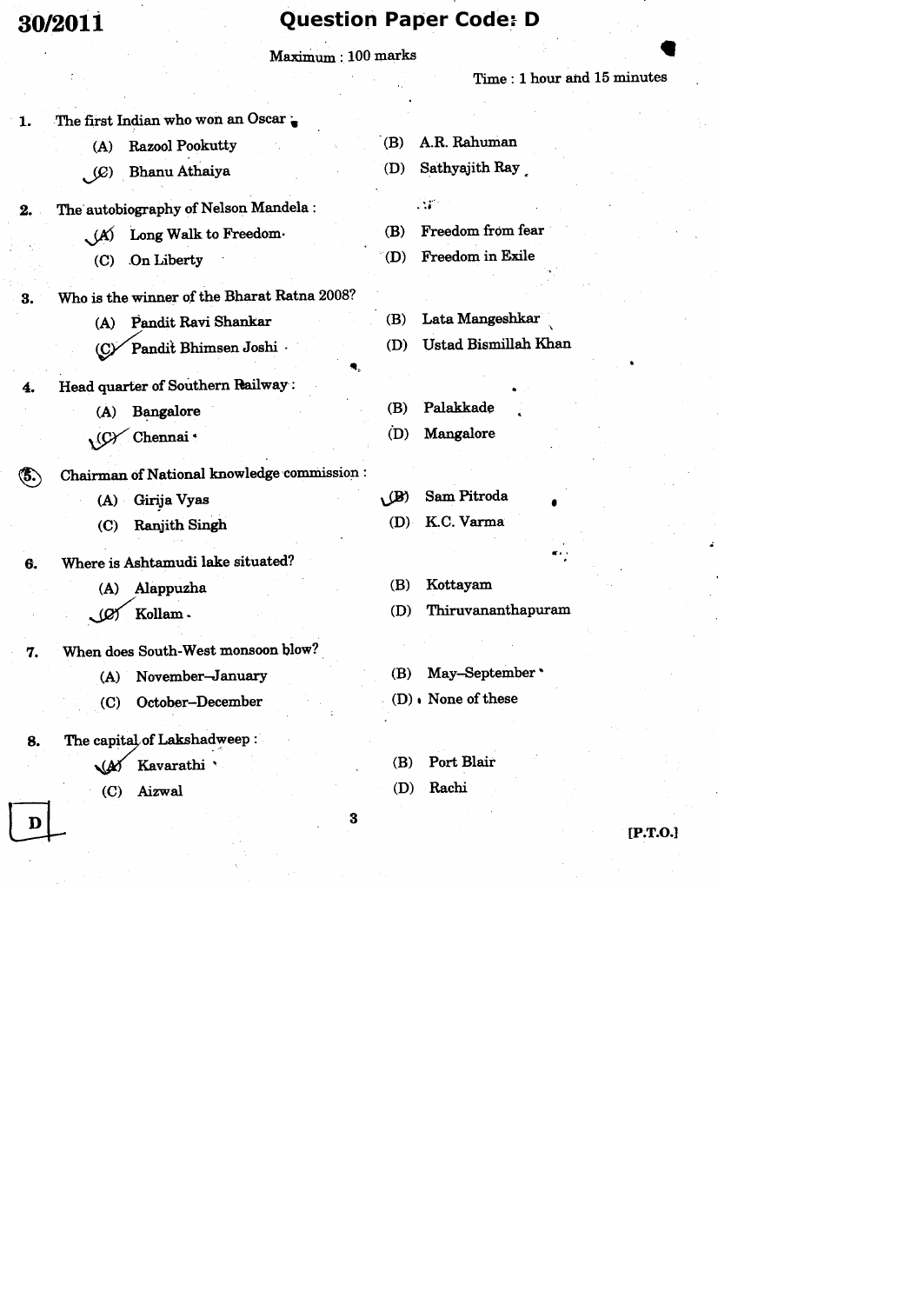|         |                    |                                                                          |              | $\cdot$ $\mathcal{B}_{\mathcal{A}'}^{\vee}$ |   |
|---------|--------------------|--------------------------------------------------------------------------|--------------|---------------------------------------------|---|
| 9.      |                    | One of the following is not a Kharif crop:                               |              |                                             |   |
|         | (A)                | Jowar                                                                    | (B)          | Cotton                                      |   |
|         | $\left( 0 \right)$ | Barley .                                                                 | (D)          | Maize                                       |   |
| 10.     |                    | The state which has no railway line :                                    |              |                                             |   |
|         | (A)                | Nagaland                                                                 | (B)          | Tripura                                     |   |
|         | $\left( $          | Megalaya                                                                 | (D)          | Arunachal Pradesh                           |   |
|         |                    |                                                                          |              |                                             |   |
| 11.     |                    | A natural fertilizer :                                                   |              |                                             |   |
|         | (A)                | Urea                                                                     | (B)          | <b>Ammonium Nitrate</b>                     |   |
|         | (C)                | Compost /                                                                | (D)          | <b>Ammonium Sulphate</b>                    |   |
| 12.     |                    | Who is regarded as the father of Medicine?                               |              |                                             |   |
|         | (A)                | Aristotle                                                                | (B)          | Herodotus                                   |   |
|         | (C)                | Hippocrates.                                                             | (D)          | Adam Smith                                  |   |
| 13.     |                    | Number of chromosomes in a human cell :                                  |              |                                             |   |
|         |                    |                                                                          |              |                                             |   |
|         | (A)                | 23 pairs*                                                                | (B)          | 26 pairs                                    |   |
|         | $\rm (C)$          | 33 pairs                                                                 | (D)          | 35 pairs                                    |   |
| 14.     |                    | Which is treated as the King of fruits?                                  |              |                                             |   |
|         | (A)                | Orange                                                                   | (B)          | Apple                                       |   |
|         | $\left( $          | Mango-                                                                   | (D)          | Grapes                                      |   |
| 15.     |                    | Chemical name for 'baking soda':                                         |              |                                             |   |
|         | (A)                | Zinc sulphate                                                            | (B)          | Sodium bicarbonate *                        |   |
|         | $\left( $          | Citric acid                                                              | (D)          | Sodium sulphate                             |   |
|         |                    |                                                                          |              |                                             |   |
| 16.     |                    | The organ which is considered as the chemical laboratory of human body : |              |                                             |   |
|         |                    | (A) Brain                                                                |              | (B) Kidney                                  |   |
|         | (C)                | Heart                                                                    | $\mathbf{p}$ | Liver-                                      |   |
| 17.     |                    | The author of 'Meghdoot':                                                |              |                                             |   |
|         | (A)                | Kautilya                                                                 | (B)          | Kalidasa <sup>.</sup>                       |   |
|         | (C)                | Banabhatta                                                               | (D)          | Baskara Charya                              |   |
| 30/2011 |                    | 4                                                                        |              |                                             | D |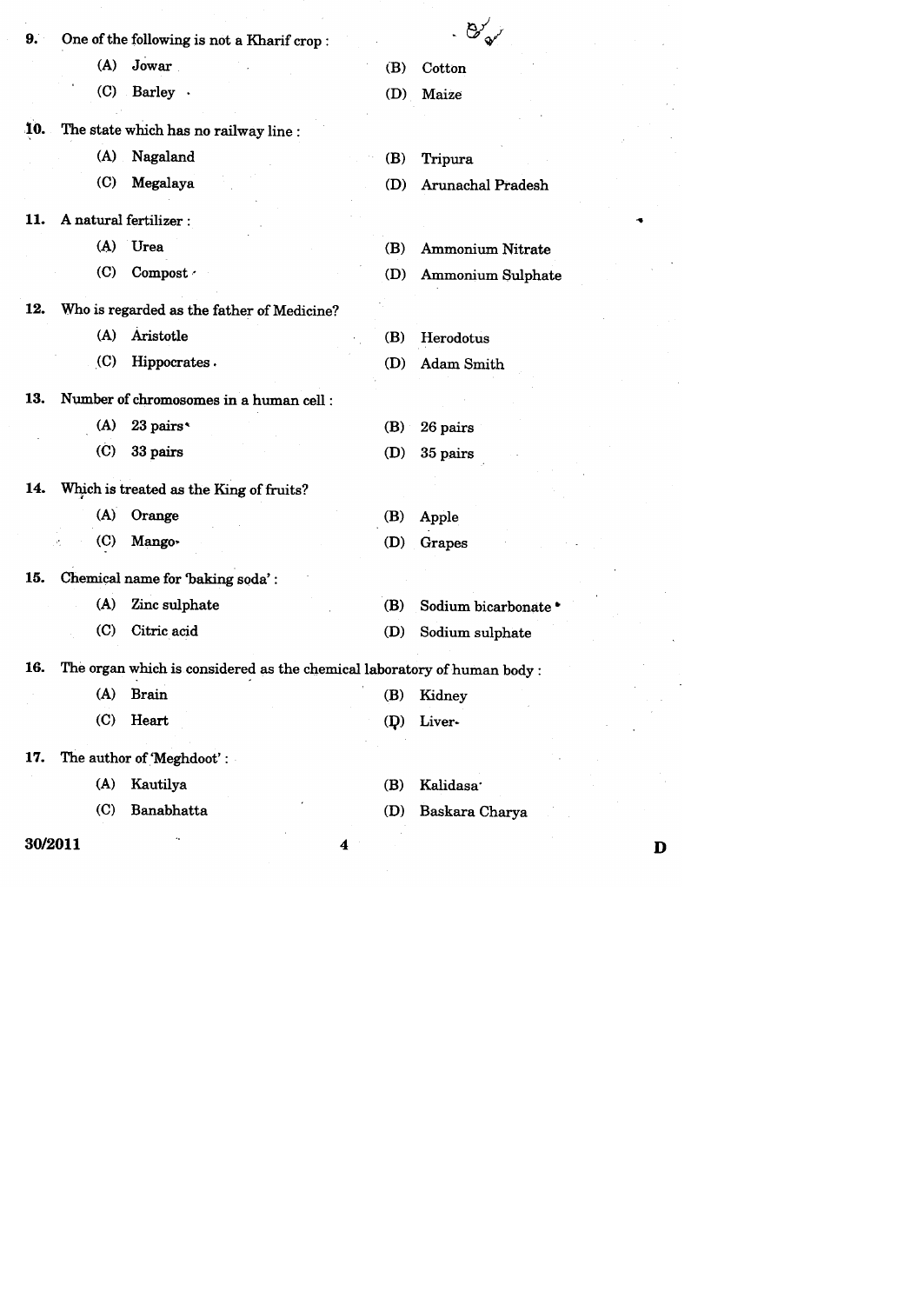|     |                             | 18. The oldest dynasty in ancient India:                |     |                                                                                     |  |
|-----|-----------------------------|---------------------------------------------------------|-----|-------------------------------------------------------------------------------------|--|
|     | (A)                         | Rastrakutas                                             | (B) | Chalukyas                                                                           |  |
|     | $\left($ C                  | Pallavas                                                | (D) | Satavahanas                                                                         |  |
|     |                             | 19. The script of the edicts of Ashoka:                 |     |                                                                                     |  |
|     | (A)                         | Devanagri'                                              | (B) | <b>Brahmi</b>                                                                       |  |
|     |                             | (C) Gurumukhi                                           | (D) | Shradha                                                                             |  |
| 20. |                             | Disciple of Vivekananda:                                |     |                                                                                     |  |
|     |                             | (A) Niveditha                                           | (B) | Sarojini Naidu                                                                      |  |
|     | (C)                         | Annie Besant                                            | (D) | Kasthoorbha                                                                         |  |
| 21. |                             |                                                         |     | Indian National congress adopted the resolution for 'Poorna Swaraj' in the year of: |  |
|     | (A)                         | 1919                                                    | (B) | 1927                                                                                |  |
|     | (C)                         | 1929 •                                                  |     | $(D)$ 1932                                                                          |  |
| 22. |                             | The Right to property in India is a:                    |     |                                                                                     |  |
|     | (A)                         | <b>Fundamental Right</b>                                | (B) | Legal Right                                                                         |  |
|     | $\left( $                   | Directive Principle                                     | (D) | Moral Right                                                                         |  |
| 23. |                             | The nature of India as a secular state :                |     |                                                                                     |  |
|     | (A)                         | Anti-religions                                          | (B) | Irreligions                                                                         |  |
|     | (C)                         | Equal respect to all religions .                        | (D) | Pro-religions                                                                       |  |
|     |                             | 24. Article 52 of the constitution is associated with : |     |                                                                                     |  |
|     | (A)                         | <b>Speaker</b>                                          | (B) | Prime Minister                                                                      |  |
|     | $\left( \mathbf{C} \right)$ | <b>Council of Ministers</b>                             | (D) | President.                                                                          |  |
| 25. |                             | The council of Ministers is responsible to:             |     |                                                                                     |  |
|     |                             | (A) Rajya Sabha                                         | (B) | Lok Sabha                                                                           |  |
|     | (C)                         | President                                               | (D) | None of the above                                                                   |  |
| 26. |                             | Judiciary of India is:                                  |     |                                                                                     |  |
|     | (A)                         | Independent                                             | (B) | Committed                                                                           |  |
|     | (C)                         | Subordinated                                            | (D) | None of the above                                                                   |  |
| D   |                             |                                                         | 5   | 30/2011                                                                             |  |
|     |                             |                                                         |     | [P.T.O.]                                                                            |  |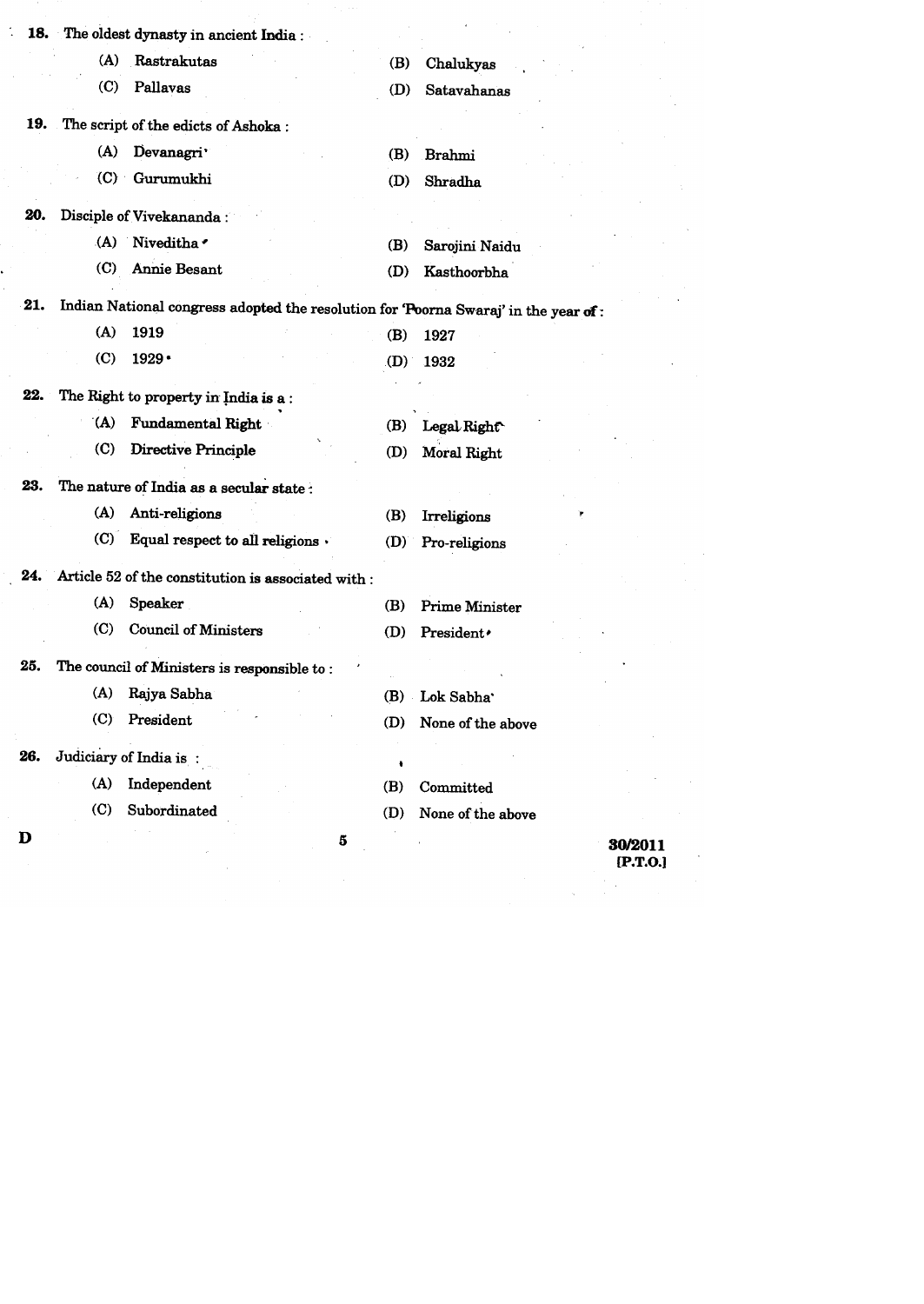|         |                    | The association which related to the formation of the Right to Information Act: |                  |                                     |
|---------|--------------------|---------------------------------------------------------------------------------|------------------|-------------------------------------|
|         | (A)                | <b>Kisan Movement</b>                                                           | (B)              | Mazdoor Kisan Shakti Sangthan       |
|         | $\left( 0 \right)$ | Dalit Movement                                                                  |                  | (D) Bharatiya Kisan Movement        |
| 28.     |                    | Chairperson for the National Commission for women:                              |                  |                                     |
|         | (A)                | Justice Sreedevi                                                                | (B)              | Girija Vyas                         |
|         | (C)                | Swati Piramal                                                                   | (D)              | Sushma Swaraj                       |
|         |                    | 'Ayyankali Employment Guarantee Programme' is associated with :                 |                  |                                     |
|         |                    | (A) Rural Local Self Governments                                                | (B)              | <b>Urban Local Self Governments</b> |
|         |                    | (C) District Panchayats                                                         | (D)              | <b>Block Panchayats</b>             |
| 30.     |                    | Chipko movement is popular in:                                                  |                  |                                     |
|         | (A)                | Bihar,                                                                          | (B)              | Uttarkhand                          |
|         | (C)                | Andra Pradesh                                                                   | (D)              | Orissa                              |
| 31.     |                    | The state which is not a member of UNO:                                         |                  |                                     |
|         | (A)                | Morocco                                                                         | (B)              | Cosovo <sup>*</sup>                 |
|         | (C)                | Uruguay                                                                         | (D)              | Nauru                               |
| 32.     |                    | Copen Hegan protocol was for :                                                  |                  |                                     |
|         | (A)                | Trade and Commerce                                                              | (B)              | <b>Women Empowerment</b>            |
|         | $\left( $          | Climatic Change                                                                 | (D)              | <b>Removal of Poverty</b>           |
|         |                    | 33. Where is the International Criminal Court situated?                         |                  |                                     |
|         | (A)                | New Delhi                                                                       | (B)              | Rome                                |
|         | (C)                | Paris                                                                           | (D)              | Hague-                              |
|         |                    | Lobayan is movement for protecting:                                             |                  |                                     |
|         |                    | (A) Ocean                                                                       | (B)              | Trees                               |
|         | (C)                | Mammals                                                                         | $(D)^{\text{-}}$ | Soil                                |
|         |                    | Head quarters of ASEAN :                                                        |                  |                                     |
|         | (A)                | Jakarta.                                                                        | (B)              | <b>Bangkok</b>                      |
|         | (C)                | Singapore                                                                       | (D)              | Thailand                            |
| 30/2011 |                    |                                                                                 | 6                | D                                   |
|         |                    |                                                                                 |                  |                                     |
|         |                    |                                                                                 |                  |                                     |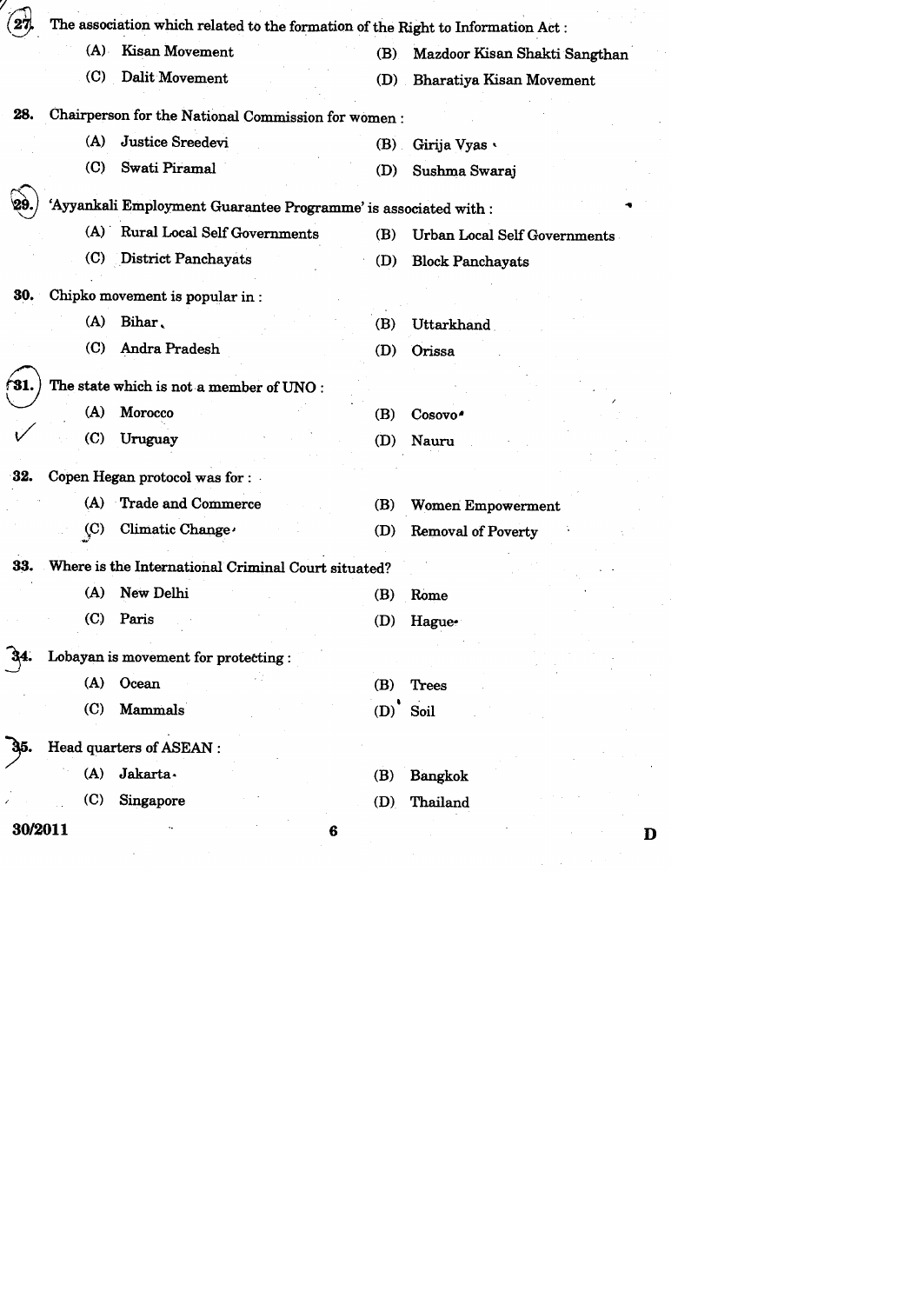| 36.  |            | The largest urban population district in Kerala:                   |     |                           |                |
|------|------------|--------------------------------------------------------------------|-----|---------------------------|----------------|
|      | (A)        | Thiruvananthapuram                                                 | (B) | Kozhikode                 |                |
|      | (C)        | Eranakulam <sup>*</sup>                                            | (D) | Kottayam                  |                |
| 37.  |            | First completely electrified district in Kerala:                   |     |                           |                |
|      | (A)        | Kollam                                                             | (B) | Palakkade *               |                |
|      | (C)        | Kozhikode                                                          | (D) | Alappuzha                 |                |
| 38.  |            | The northern most river in Kerala :                                |     |                           |                |
|      | (A)        | Kallayi                                                            | (B) | Pampar                    |                |
|      | $\left($ C | Mancheswaram puzha.                                                | (D) | Uppala                    |                |
|      |            |                                                                    |     |                           |                |
| 39.  | (A)        | Find out a variety of paddy from the following:<br>Dhara Sree      | (B) | Kanchana                  |                |
|      | (C)        | Saubhagya                                                          | (D) | Mohini                    |                |
|      |            |                                                                    |     |                           |                |
| 40./ |            | When did St. Thomas visit Kerala?                                  |     |                           |                |
|      | (A)        | A.D. 24                                                            |     | $(B)$ A.D. 42<br>A.D. 162 |                |
|      | (C)        | A.D. 52                                                            | (D) |                           |                |
| 41.  |            | Number of members in 'Kudumbasree' unit :                          |     |                           |                |
|      | (A)        | 5 to 10                                                            |     |                           |                |
|      | (B)        | 5 to 15                                                            |     |                           |                |
|      | (C)        | 20 to 40                                                           |     |                           |                |
|      | (D)        | No specified minimum and maximum                                   |     |                           |                |
| 42.  |            | The writ of Habeas Corpus is issuing against :                     |     |                           |                |
|      |            | $(A)$ 'A matter pending in an office                               |     |                           |                |
|      | (B)        | Unlawful detention                                                 |     |                           |                |
|      |            | (C) Denial of legal duty                                           |     |                           |                |
|      | (D)        | Considering duty beyond jurisdiction                               |     |                           |                |
| 43.  | jobs.      | Constitution forbids the employment of children below the age of - |     |                           | - is dangerous |
|      | (A)        | 14                                                                 | (B) | 16                        |                |
|      | (C)        | 18                                                                 |     | $(D)$ 12                  |                |
|      |            |                                                                    |     |                           |                |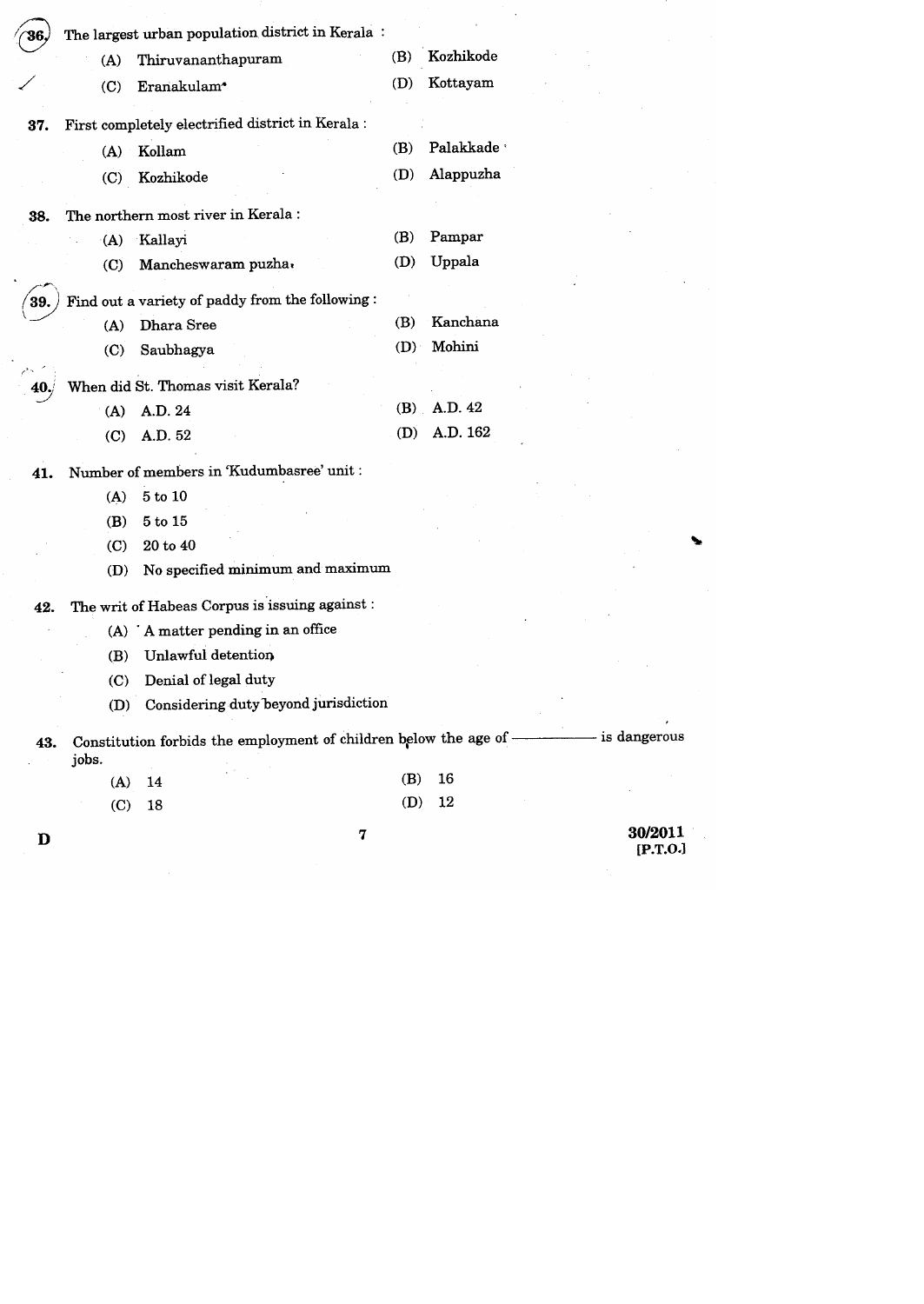| 44. | within                      | - hours.                                                                        |             | It is the mandatory of the police to take an arrested person before the nearest magistrate |
|-----|-----------------------------|---------------------------------------------------------------------------------|-------------|--------------------------------------------------------------------------------------------|
|     | (A)                         | 6                                                                               | (B)         | 12                                                                                         |
|     | (C)                         | 24                                                                              | (D)         | 48 .                                                                                       |
| 45. |                             | The side of pedestrians in the road :                                           |             |                                                                                            |
|     |                             | $(A)$ Left                                                                      | (B)         | Right ~                                                                                    |
|     | (C)                         | Left or Right                                                                   | (D)         | No specified side                                                                          |
| 46. |                             | The authority which gives advice on legal matters to the government of India:   |             |                                                                                            |
|     | (A)                         | <b>Comptroller and Auditor General</b>                                          | (B)         | Chief Justice of India                                                                     |
|     | (C)                         | Attorney General of India,                                                      | (D)         | Chairman of Law Commission                                                                 |
| 47. |                             | Winner of 'Indira Gandhi Prize for Peace Disarmament and Development' for 2010: |             |                                                                                            |
|     | (A)                         | Aung San Suu Kyi                                                                | $\cdot$ (B) | Luiz Inacio Lula Da Silva                                                                  |
|     | $\left( \text{C} \right)$   | Liu Xiabo                                                                       | (D)         | Dabi Lama                                                                                  |
| 48. |                             | Winner of 'Ashan Prize' for 2010:                                               |             |                                                                                            |
|     | (A)                         | Vishnu Narayanan Namboothiri                                                    | (B)         | M. Leelavathi                                                                              |
|     | (C)                         | A. Ayyappan .                                                                   | (D)         | O.N.V. Kurup                                                                               |
| 49. |                             | The present Chairman of Rajya Sabha:                                            |             |                                                                                            |
|     | (A)                         | Meira Kumar                                                                     | (B)         | Hameed Ansari ·                                                                            |
|     | (C)                         | Sushma Swaraj                                                                   | (D)         | Somanath Chatterji                                                                         |
| 50. |                             | The book 'Planned Economy for India' was written by :                           |             |                                                                                            |
|     | (A)                         | K.N. Raj                                                                        | (B)         | Jawaharlal Nehru                                                                           |
|     | (C)                         | M. Visvesvarya                                                                  | (D)         | Prabhath Patnayik                                                                          |
| 51. |                             | Who was nicknamed as the Milk man of India?                                     |             |                                                                                            |
|     |                             | (A) Charan Singh                                                                | (B)         | P.J. Kurien                                                                                |
|     | (C)                         | P.C. Mahalanobis                                                                | (D)         | Verghese Kurien.                                                                           |
| 52. |                             | Deputy Chairman of the Planning Commission:                                     |             |                                                                                            |
|     |                             | (A) Shiva Shankar Menon                                                         | (B)         | Montek Singh Ahluwalia                                                                     |
|     | $\left( \mathbf{C} \right)$ | Prabhath Patnayik                                                               | (D)         | Jayaram Ramesh                                                                             |
|     | 30/2011                     |                                                                                 | 8           | D                                                                                          |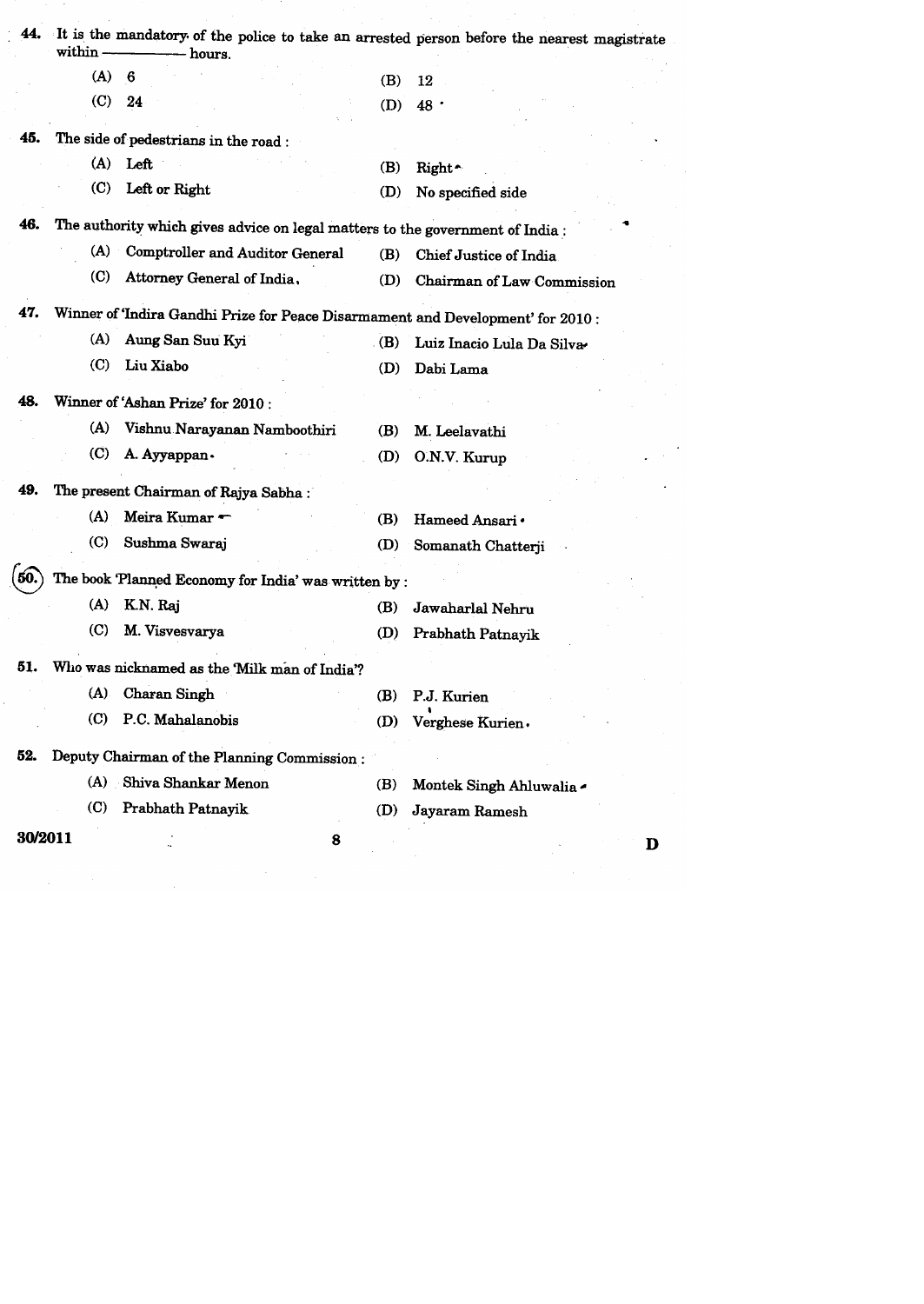|      | (A)<br>Arnold Lande                                            | (B)             | Shuvo Roy                   |
|------|----------------------------------------------------------------|-----------------|-----------------------------|
|      | $\left( \mathrm{C} \right)$<br>Gothen burg                     | (D)             | Plax Planck                 |
| 54.  | Which star is known as the 'Dog Star'?                         |                 |                             |
|      | (A)<br>Betelgeuse                                              | (B)             | Sirius                      |
|      | $\left( \mathbf{C}\right)$<br>Kappalla                         | (D)             | Regal                       |
| 155. | Kennedy space centre is located at :                           |                 |                             |
|      | (A)<br>Florida                                                 | (B)             | Arizona                     |
|      | (C)<br>New York                                                | (D)             | California                  |
| 56.  | Study of fossils is termed as :                                |                 |                             |
|      | (A)<br>Paludology                                              | (B)             | Palaeontology,              |
|      | $\left( \mathbf{C}\right)$<br>Ichtchology                      | (D)             | Ornithology                 |
|      | 57. Host for the FIFA World cup 2018:                          |                 |                             |
|      | (A)<br>Russia                                                  | (B)             | Brazil.                     |
|      | (C)<br>Qatar ·                                                 | (D)             | South Africa                |
| 58.  | Who won Hong Kong Open Badminton title?                        |                 |                             |
|      | Sania Mirza<br>(A)                                             | (B)             | Aswani Ponnappa             |
|      | Jwala Ghatte<br>$\left( \mathbf{C}\right)$                     | (D)             | Saina Nehwal                |
|      | English Premier League is associated with the game of:         |                 |                             |
|      | (A)<br>Cricket                                                 | (B)             | Hockey                      |
|      | (C)<br>Football                                                | (D)             | Tennis                      |
| 60.  | The role of 'Palani' is the film of 'Chemmeen' was played by : |                 |                             |
|      | <b>Prem Nazeer</b><br>(A)                                      | (B)             | <b>Sathyan</b>              |
|      | Madhu<br>(C)                                                   | (D)             | Kottarakara Sreedharan Nair |
| 61.  | She will complete the project tomorrow, -                      | $\frac{1}{2}$ ? |                             |
|      | (A)<br>will she                                                | (B)             | won't she                   |
|      | (C)<br>would she                                               | (D)             | did she                     |

 $\label{eq:2.1} \mathcal{L}(\mathcal{L}^{\mathcal{L}}_{\mathcal{L}}(\mathcal{L}^{\mathcal{L}}_{\mathcal{L}})) = \mathcal{L}(\mathcal{L}^{\mathcal{L}}_{\mathcal{L}}(\mathcal{L}^{\mathcal{L}}_{\mathcal{L}})) = \mathcal{L}(\mathcal{L}^{\mathcal{L}}_{\mathcal{L}}(\mathcal{L}^{\mathcal{L}}_{\mathcal{L}})) = \mathcal{L}(\mathcal{L}^{\mathcal{L}}_{\mathcal{L}}(\mathcal{L}^{\mathcal{L}}_{\mathcal{L}})) = \mathcal{L}(\mathcal{L}^{\mathcal{L}}$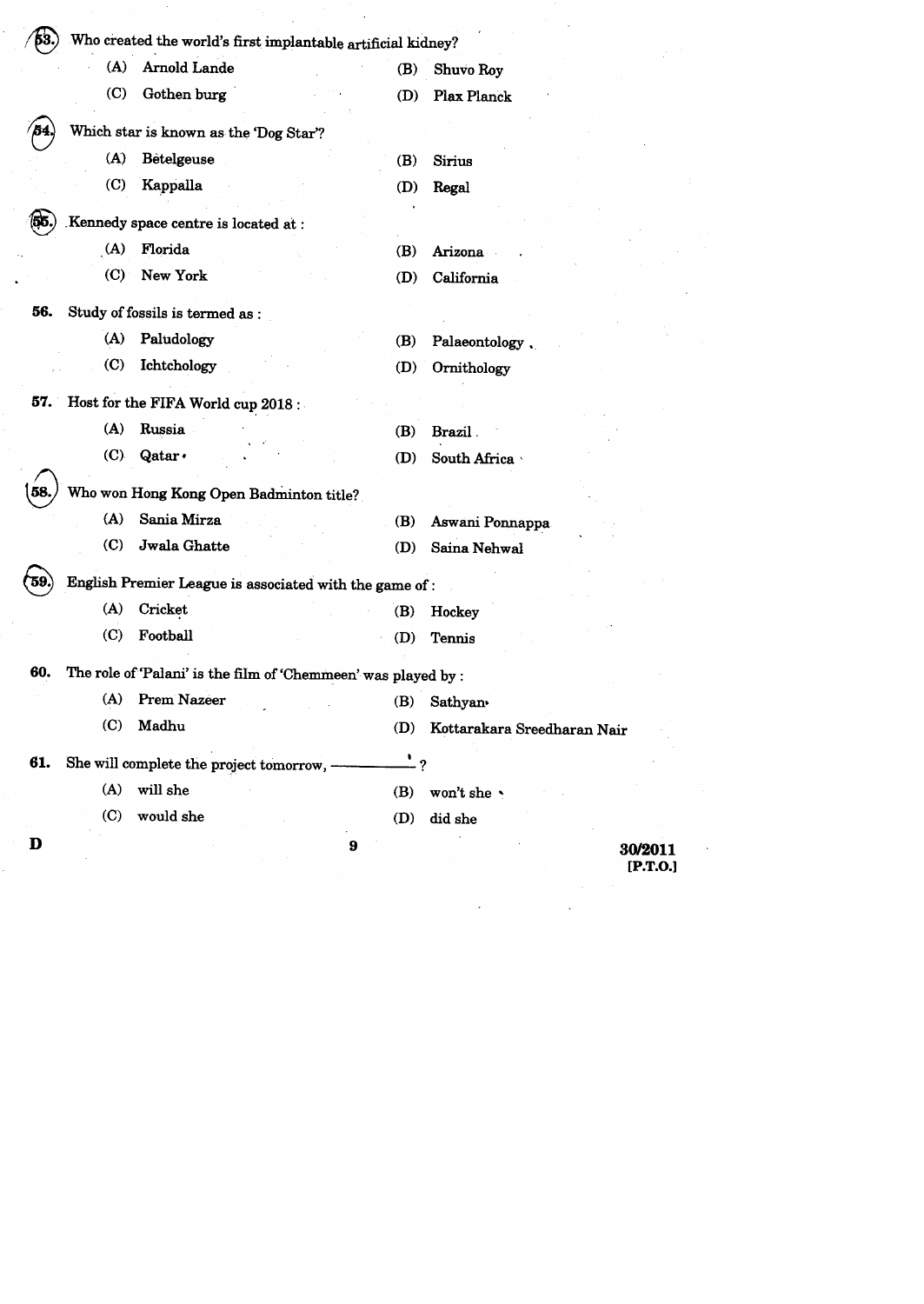| 62. | The thief -------------- arrested by the Inspector yesterday. |                             |
|-----|---------------------------------------------------------------|-----------------------------|
|     | (A)<br>was <sup>*</sup>                                       | (B)<br>is                   |
|     | (C) will be                                                   | has been<br>(D)             |
|     | Palaeontology is the study of :                               |                             |
| 63. | bone                                                          | fossils <<br>(B)            |
|     | (A)                                                           | stamps<br>(D)               |
|     | (C)<br>birds                                                  |                             |
| 64. | I sent the books --<br>– post.                                |                             |
|     | (A) under                                                     | (B)<br>on                   |
|     | (C)<br>$by \cdot$                                             | (D) with                    |
|     | 65. The opposite of optimist is --                            |                             |
|     | philanthropist<br>(A)                                         | pessimist ·<br>(B)          |
|     | atheist<br>(C)                                                | pious<br>(D)                |
|     |                                                               |                             |
| 66. | I know - old man who gave -                                   | - present to her yesterday. |
|     | $(A)$ the, a                                                  | (B)<br>an, a                |
|     | (C)<br>a, a                                                   | a, the<br>(D)               |
| 67. | The word hilarious means:                                     |                             |
|     | (A) very angry.                                               | very funny<br>(B)           |
|     | very jealousy<br>(C)                                          | very hungry<br>(D)          |
|     |                                                               |                             |
| 68. | The dog is in its:                                            | kennel ·<br>(B)             |
|     | (A)<br>nest                                                   | burrow<br>(D)               |
|     | (C)<br>cave                                                   |                             |
| 69. | It is a ——————— to meet you.                                  |                             |
|     | (A) pleasure $\cdot$                                          | pleasing<br>(B)             |
|     | (C) please                                                    | $(D)$ pleasurable           |
|     | 70. Everybody is happy, -                                     |                             |
|     | $(A)$ is they                                                 | are they<br>(B)             |
|     | isn't they<br>(C)                                             | (D) aren't they             |
|     |                                                               | D<br>10                     |
|     | 30/2011                                                       |                             |
|     |                                                               |                             |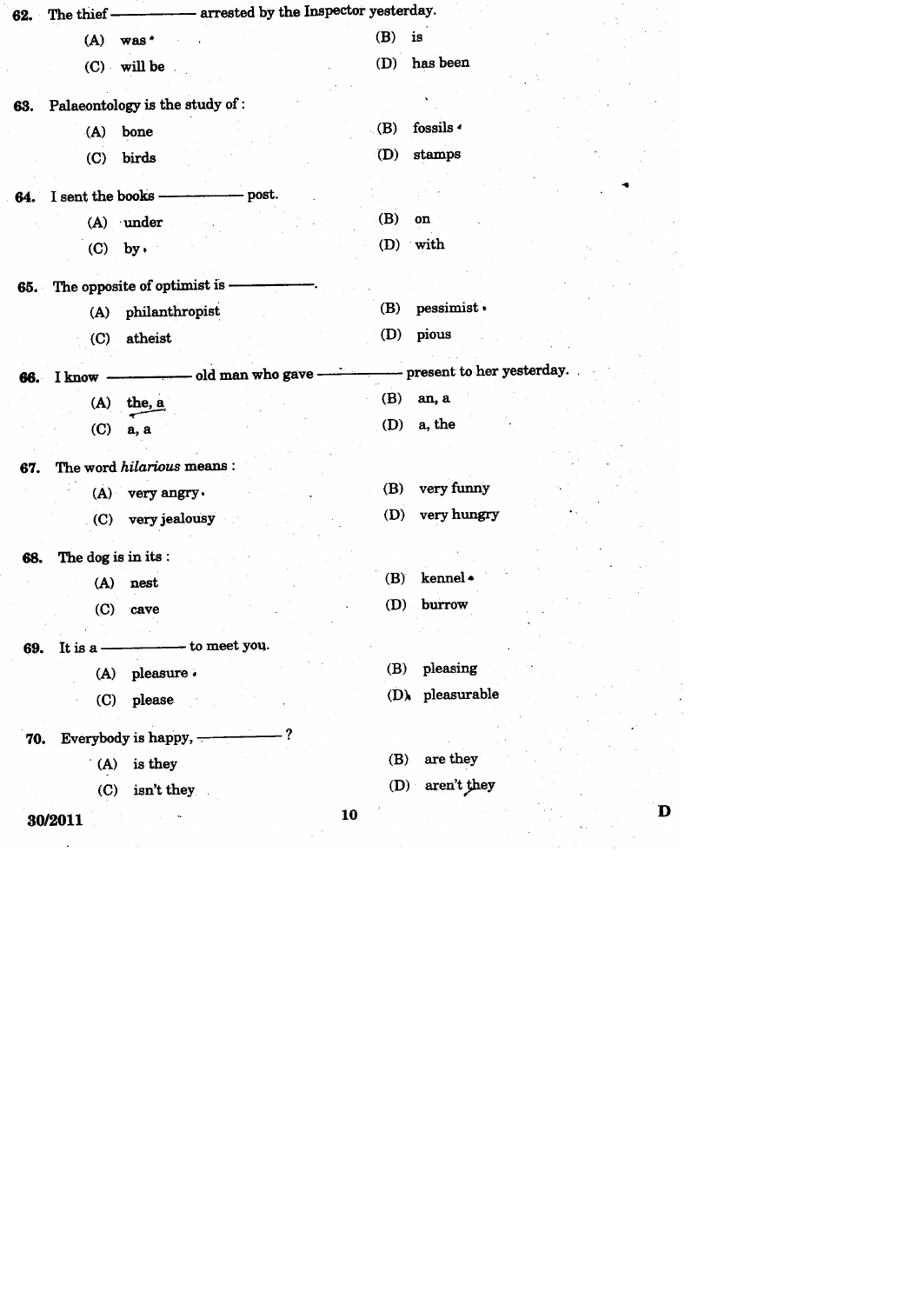|     | (A)                         | are                                                                       | (B) | is               |
|-----|-----------------------------|---------------------------------------------------------------------------|-----|------------------|
|     | $\left( \mathrm{C} \right)$ | were                                                                      | (D) | have been        |
| 72. |                             | The patient ————————— before the doctor arrived.                          |     |                  |
|     |                             | (A) had died                                                              | (B) | died             |
|     |                             | (C) would die                                                             | (D) | die              |
| 73. |                             | The minister - the prizes in the annual day.                              |     |                  |
|     |                             | $(A)$ give up                                                             |     | $(B)$ gave away. |
|     |                             | $(C)$ put out                                                             | (D) | put up           |
| 74. |                             |                                                                           |     |                  |
|     | (A)                         | by                                                                        | (B) | for              |
|     | $\left( \mathrm{C} \right)$ | since                                                                     | (D) | over             |
| 75. |                             |                                                                           |     |                  |
|     | (A)                         | who                                                                       | (B) | whom             |
|     | (C)                         | what                                                                      |     | (D) whose        |
| 76. |                             |                                                                           |     |                  |
|     | (A)                         | is                                                                        |     | $(B)$ are        |
|     |                             | $(C)$ was                                                                 | (D) | has been         |
| 77. |                             |                                                                           |     |                  |
|     |                             | (A) cleverer                                                              | (B) | cleverest        |
|     | (C)                         | clever                                                                    | (D) | the cleverest    |
| 78. |                             | Anu ———————————the library twice in a week.                               |     |                  |
|     |                             | $(A)$ visits                                                              |     | (B) visited      |
|     | (C)                         | will visit                                                                | (D) | has visited      |
| 79. |                             | The mother told the child that she $\frac{1}{x}$ her school the next day. |     |                  |
|     | (A)                         | visited                                                                   | (B) | will visit       |
|     | (C)                         | would visit                                                               | (D) | has visited      |
| D   |                             |                                                                           | 11  |                  |
|     |                             |                                                                           |     |                  |

Ĩ,

 $\bar{\mathbf{x}}$ 

 $\bar{z}$ 

 $\sim 10^{-10}$ 

 $\mathcal{L} = \mathcal{L} \mathcal{L}$ 

30/2011<br>[P.T.O.]

l,

 $\ddot{\phantom{0}}$  $\bar{z}$ 

 $\bar{z}$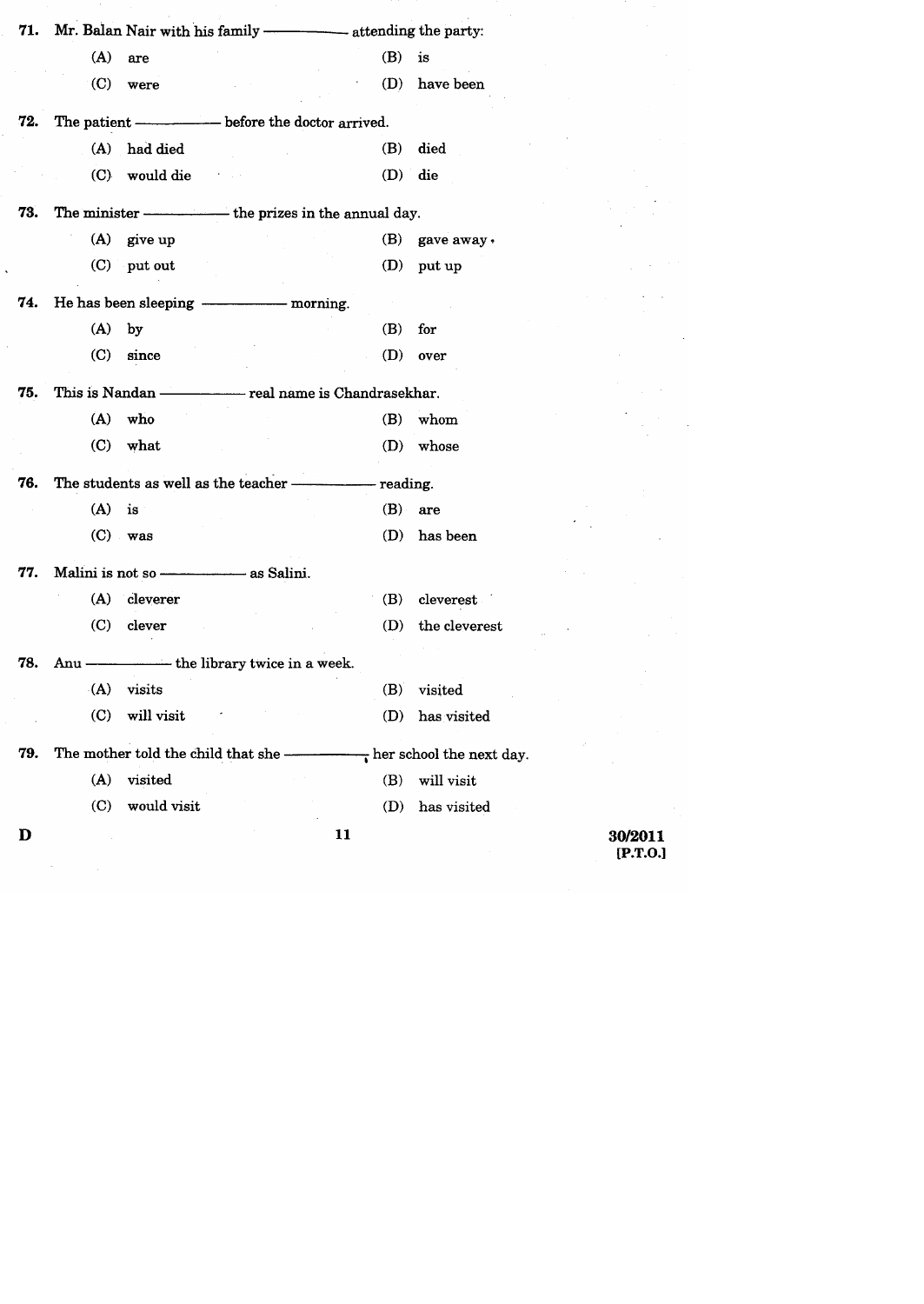| $(A)$ receipt | (B) neurology  |
|---------------|----------------|
| (C) pneumonia | (D) lieutenant |

81. In certain code STUDENT is written asUVWFGPV, How would TEACHER be written in the same code ?

| (A) VFBDIFS | (B) VGCEHGT |
|-------------|-------------|
| (C) VGCEJGT | (D) VGDFJHT |

82. Arun earns Rs.90 in 7 hours and Varun Rs.120 in 11 hours. The ratio of the eranings is:

| (A) 9:12    | (B) $14:22$ |
|-------------|-------------|
| $(C)$ 33:28 | (D) $38:23$ |

83. The diagonal of a rectangle is 10 cm and one of its side is 6 cm. Its area is

| $(A)$ 48 | $(B)$ 60 |
|----------|----------|
| $(C)$ 72 | $(D)$ 80 |

84.A number consists of two digits. The digits in the ten's place is 2 times of the digits in the unit's 36 subtracted from the number the digits are reversed. The number is place.If

| $(A)$ 48 | $(B)$ 63 |
|----------|----------|
| $(C)$ 84 | $(D)$ 86 |

85.A sum of money doubles itselfs in 5 years. The number of years, it would trebles itselfs is

| $(A)$ 10 years | $(B)$ 15 years |
|----------------|----------------|
| $(C)$ 20 years | $(D)$ 25 years |

86. The salaries of Raju and Ramu together amount to Rs. 12000 Raju Spent 85% of his salary and Ramu 75% of his .If now the savings are the same. what's is Ramus salary ?

| $(A)$ 4000 | $(B)$ 4500 |
|------------|------------|
| (C) 6500   | (D) $7500$ |

87. The average salary of the group of unskilled workers is Rs.20,000 and that of a group of skilled workres is Rs. 30,000.If the combined salary is Rs.23000 then what is the percentage of skilled workers ?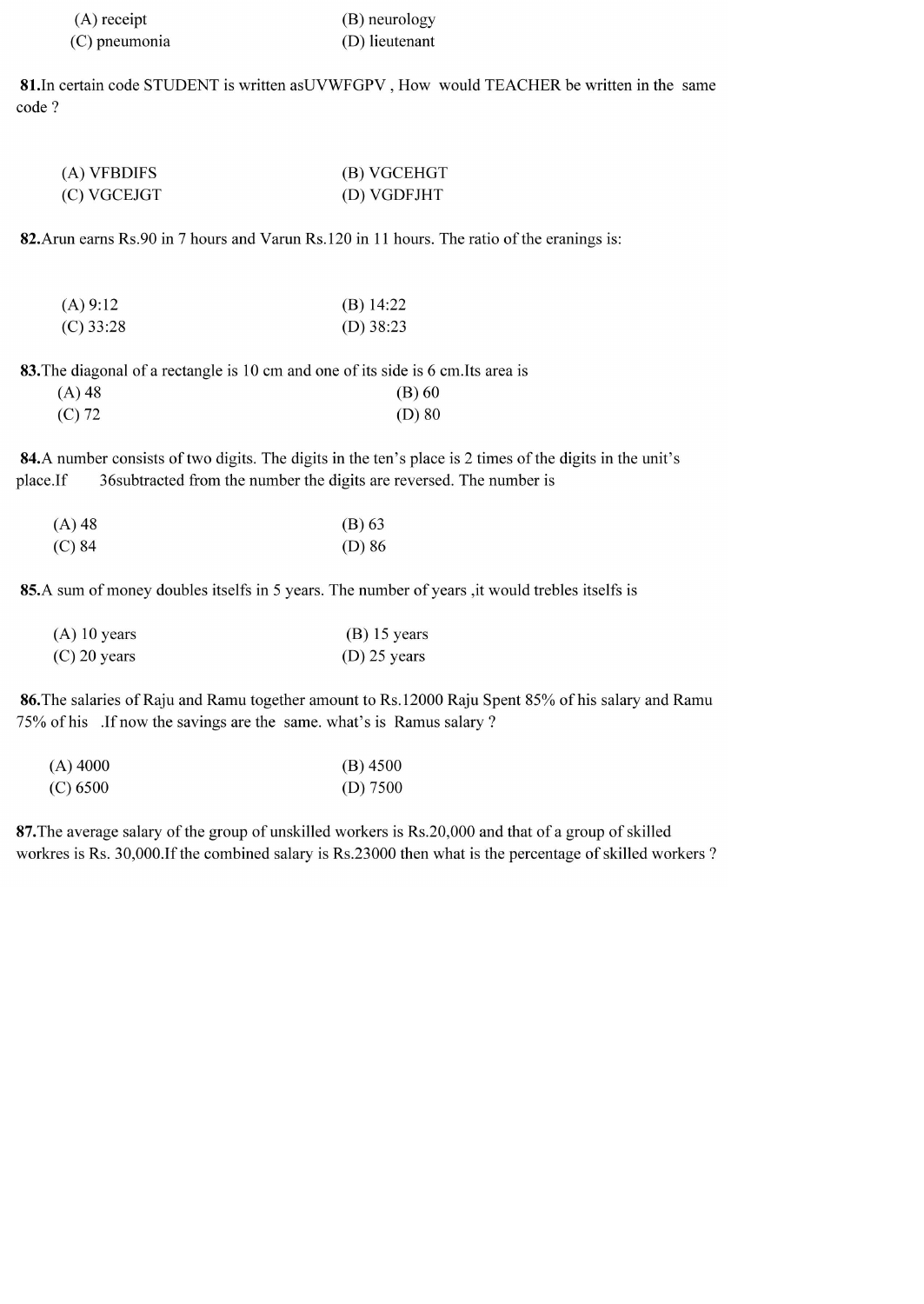| 88. |                             |                                                                  | 25% read neither A nor B. How many persons read both the newspapers? |     | There are 4000 literates in a village. 45% read Newspaper A and 65% read Newspaper B.                                                                                                     |
|-----|-----------------------------|------------------------------------------------------------------|----------------------------------------------------------------------|-----|-------------------------------------------------------------------------------------------------------------------------------------------------------------------------------------------|
|     | (A)                         | 1350                                                             |                                                                      | (B) | 1400                                                                                                                                                                                      |
|     | (C)                         | 1450                                                             |                                                                      | (D) | 1500                                                                                                                                                                                      |
| 89. |                             |                                                                  |                                                                      |     | A train moving with uniform speed passed a bridge of length 2000 metres in $2\frac{1}{2}$ minutes.                                                                                        |
|     |                             |                                                                  |                                                                      |     | It took $\frac{1}{2}$ minutes to pass a telephone post. What is the length of the train in metres?                                                                                        |
|     | (A)                         | 400 metres                                                       |                                                                      | (B) | 450 metres                                                                                                                                                                                |
|     | (C)                         | 500 metres                                                       |                                                                      | (D) | 750 metres                                                                                                                                                                                |
| 90. | 3 numbers is:               |                                                                  |                                                                      |     | If the sum of the squares of 3 consecutive natural numbers is 149, then the sum of these                                                                                                  |
|     | (A)                         | 18                                                               |                                                                      | (B) | 21                                                                                                                                                                                        |
|     | $\left( \mathbf{C} \right)$ | 24                                                               |                                                                      | (D) | 27                                                                                                                                                                                        |
| 91. |                             |                                                                  |                                                                      |     | The ratio between the radius and height of a circular cone of volume 314 $\text{cm}^3$ is 5 : 12. Its                                                                                     |
|     | height is:                  |                                                                  |                                                                      |     |                                                                                                                                                                                           |
|     | (A)                         | 9                                                                |                                                                      | (B) | 12                                                                                                                                                                                        |
|     | (C)                         | $-13$                                                            |                                                                      | (D) | 15                                                                                                                                                                                        |
| 92. |                             | If $3 \oplus 1 = 10$ and $1 \oplus 3 = 4$ , then $4 \oplus 10 =$ |                                                                      |     |                                                                                                                                                                                           |
|     | (A)                         | 14                                                               |                                                                      | (B) | 18                                                                                                                                                                                        |
|     | $\left( 0 \right)$          | 22                                                               |                                                                      |     | $(D) 26$ .                                                                                                                                                                                |
|     |                             |                                                                  |                                                                      |     |                                                                                                                                                                                           |
| 93. |                             |                                                                  | age became 23. What is the age of the player included?               |     | The average age of 17 players is 22. When a new player is included in the squad, the average                                                                                              |
|     | (A)                         | 23                                                               |                                                                      | (B) | 37                                                                                                                                                                                        |
|     | (C)                         | 40                                                               |                                                                      | (D) | 42                                                                                                                                                                                        |
| 94. |                             | 1220                                                             |                                                                      |     | A person saved Rs. 9,760 in 8 years. In each year after the first year, he saved Rs. 200 more<br>than he did in the proceeding year. The genount of money he saved in the first year was: |
|     | (A)                         | 500                                                              |                                                                      | (B) | 520                                                                                                                                                                                       |
|     |                             |                                                                  |                                                                      |     |                                                                                                                                                                                           |
| D   | (C)                         | 600                                                              |                                                                      | (D) | 640<br>30/2011<br>$[P.T.0.]$                                                                                                                                                              |
|     |                             |                                                                  |                                                                      |     |                                                                                                                                                                                           |
|     |                             |                                                                  |                                                                      |     | V                                                                                                                                                                                         |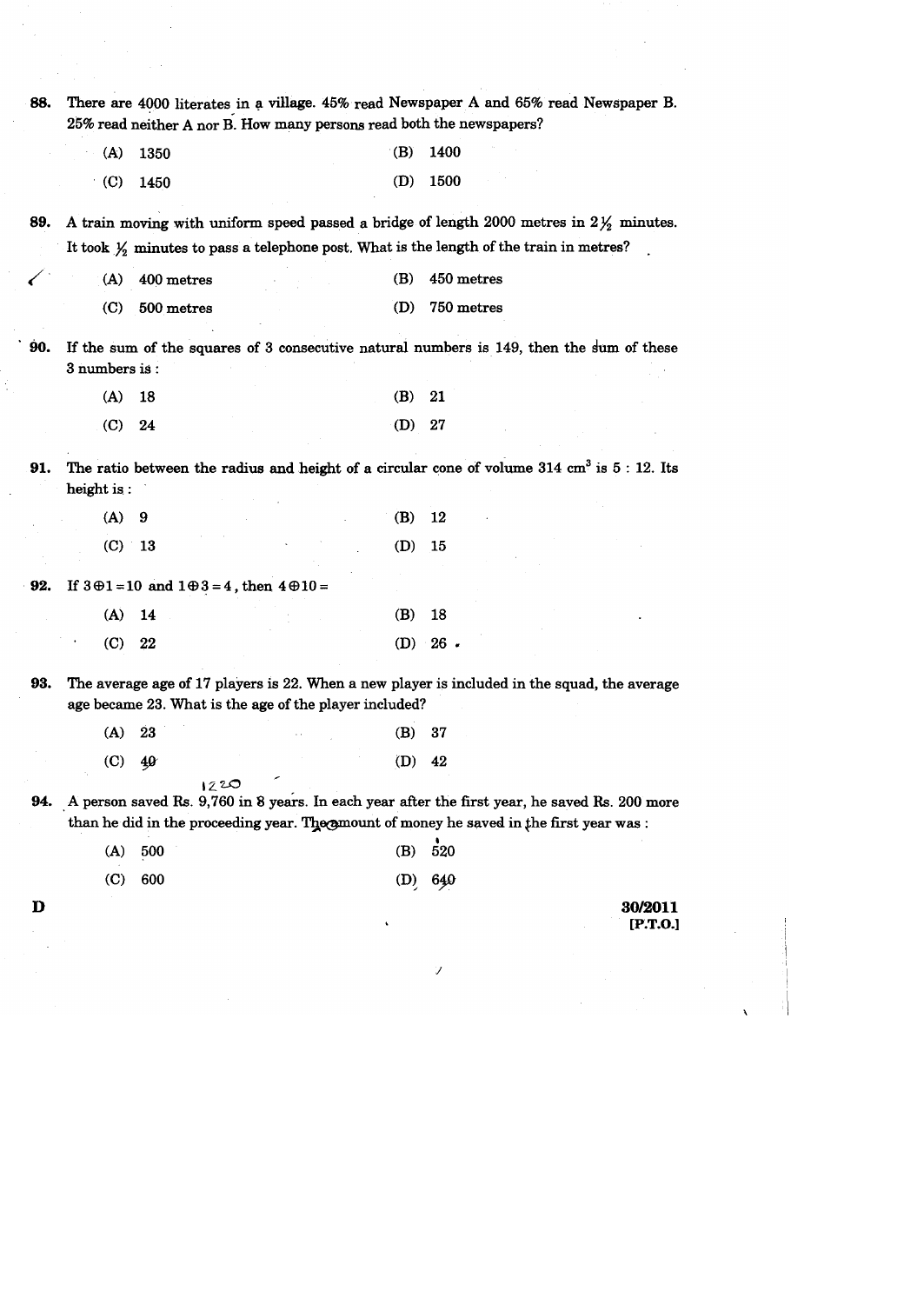| (A)                             | (25, 20, 34)                                                                    | ೪ | (B)        | (42, 20, 24)                                                                                                                                                                                                         |
|---------------------------------|---------------------------------------------------------------------------------|---|------------|----------------------------------------------------------------------------------------------------------------------------------------------------------------------------------------------------------------------|
| (C)                             | (70, 10, 48)                                                                    | Ģ |            | (D) $(35, 20, 24)$                                                                                                                                                                                                   |
| 96.                             |                                                                                 |   |            | Geethu purchased 12 pencils and 8 pens for Rs. 124. Neethu purchased 5 pericils and 10 pens<br>for Rs. 105, from the same trader, at the same rate. What is the price of one pencil?                                 |
|                                 | (A) Rs. $5.00\degree$                                                           |   | (B)        | Rs. 8.00                                                                                                                                                                                                             |
| $\left( 0\right)$               | Rs. 9.00                                                                        |   | (D)        | Rs. 4.50                                                                                                                                                                                                             |
| 97.                             |                                                                                 |   |            | Which is the least number, when it is divided by 7, 13 and 28, the reminder becomes 6?                                                                                                                               |
| (A)                             | 365                                                                             |   | (B)        | 370                                                                                                                                                                                                                  |
| $\left($ C $\right)$            | 376                                                                             |   | (D)        | 388                                                                                                                                                                                                                  |
| 98.                             | Find the missing number in the series 357, 180, 91, 46, $\longrightarrow$ , 11: |   |            |                                                                                                                                                                                                                      |
| (A)                             | 21                                                                              |   | (B)        | 22                                                                                                                                                                                                                   |
| $\left( \mathbf{C} \right)$     | 23                                                                              |   | (D)        | 24                                                                                                                                                                                                                   |
| 99.                             |                                                                                 |   |            | Two students fought a college election. The winning student got 58% of the total votes and<br>won the election by 196 votes only. What is the total number of votes polled?                                          |
| (A)                             | 1355                                                                            |   | (B)        | 1225                                                                                                                                                                                                                 |
| $\left( \mathbf{C}\right)$      | 1330                                                                            |   | (D)        | 1250                                                                                                                                                                                                                 |
| $4 \text{ hrs}$ :<br>(A)<br>(C) | 320 km<br>$300 \text{ km}$                                                      |   | (B)<br>(D) | 100. A and B are travelling from one point by different trains in opposite directions. The speed of<br>A's train is 45 km/hr and that of B's train 35 km/hr. How far away with A be from B after<br>400 km<br>340 km |
|                                 |                                                                                 |   |            |                                                                                                                                                                                                                      |

 $\label{eq:2} \frac{1}{2} \sum_{i=1}^n \frac{1}{2} \sum_{j=1}^n \frac{1}{2} \sum_{j=1}^n \frac{1}{2} \sum_{j=1}^n \frac{1}{2} \sum_{j=1}^n \frac{1}{2} \sum_{j=1}^n \frac{1}{2} \sum_{j=1}^n \frac{1}{2} \sum_{j=1}^n \frac{1}{2} \sum_{j=1}^n \frac{1}{2} \sum_{j=1}^n \frac{1}{2} \sum_{j=1}^n \frac{1}{2} \sum_{j=1}^n \frac{1}{2} \sum_{j=1}^n \frac{1}{$ 

 $\frac{1}{2}$ 

 $\begin{aligned} \frac{\partial}{\partial t} & = \frac{1}{2} \left( \frac{\partial}{\partial t} \right) \frac{\partial}{\partial t} \frac{\partial}{\partial t} \frac{\partial}{\partial t} \frac{\partial}{\partial t} \frac{\partial}{\partial t} \frac{\partial}{\partial t} \frac{\partial}{\partial t} \frac{\partial}{\partial t} \frac{\partial}{\partial t} \frac{\partial}{\partial t} \frac{\partial}{\partial t} \frac{\partial}{\partial t} \frac{\partial}{\partial t} \frac{\partial}{\partial t} \frac{\partial}{\partial t} \frac{\partial}{\partial t} \frac{\partial}{\partial t} \frac{\partial}{\partial t} \frac{\partial}{\partial t} \frac{\partial}{\partial t} \frac$ 

 $\frac{1}{2} \frac{1}{2} \frac{1}{2}$